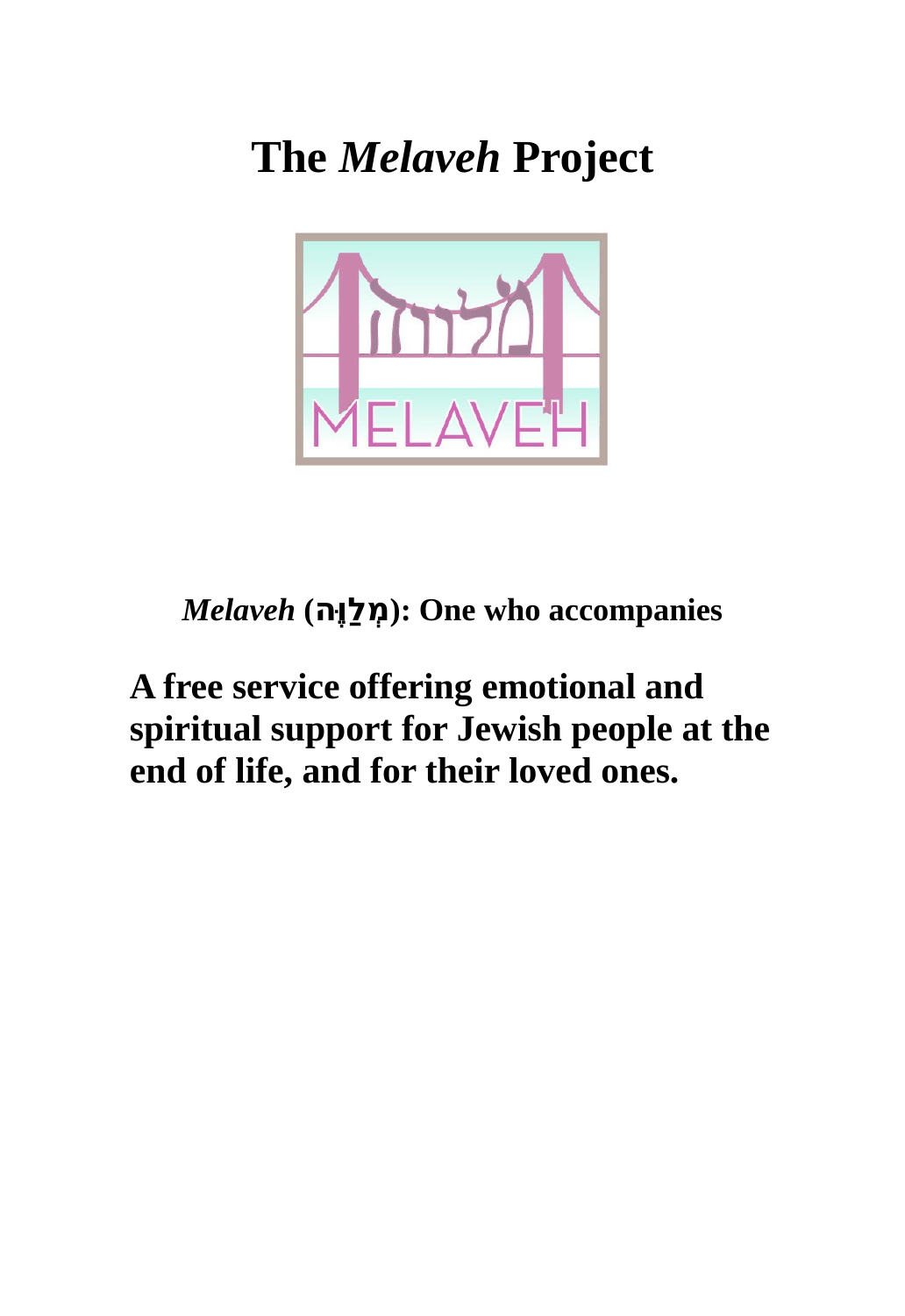**The Jewish culture has a strong commitment to visit the sick** *(Bikkur Cholim)* **and attend to the dead and their mourners** *(Chevrah Kadisha).* 

**The** *Melaveh* **Project was conceived to add to these mitzvot: to provide comfort to Jews at the end of their lives, and to support their caregivers and loved ones at the same time.**

**We welcome all levels of observance, secular Jews, interfaith families, Jews of color, and LGBTQ Jews. Anyone who identifies as being Jewish is eligible to receive our services.** 

*Melaveh* **volunteers are able to discuss Jewish perspectives around traditions, rituals, and prayers used during the dying time.**

**We welcome inquiries from both patients and their loved ones or caregivers.**

**A helpful way to understand our service is to consider how** *birth doulas* **support the mother and family during labor. Their role is to ease the birthing process by providing comforting care to the laboring mother and her loved ones in attendance.**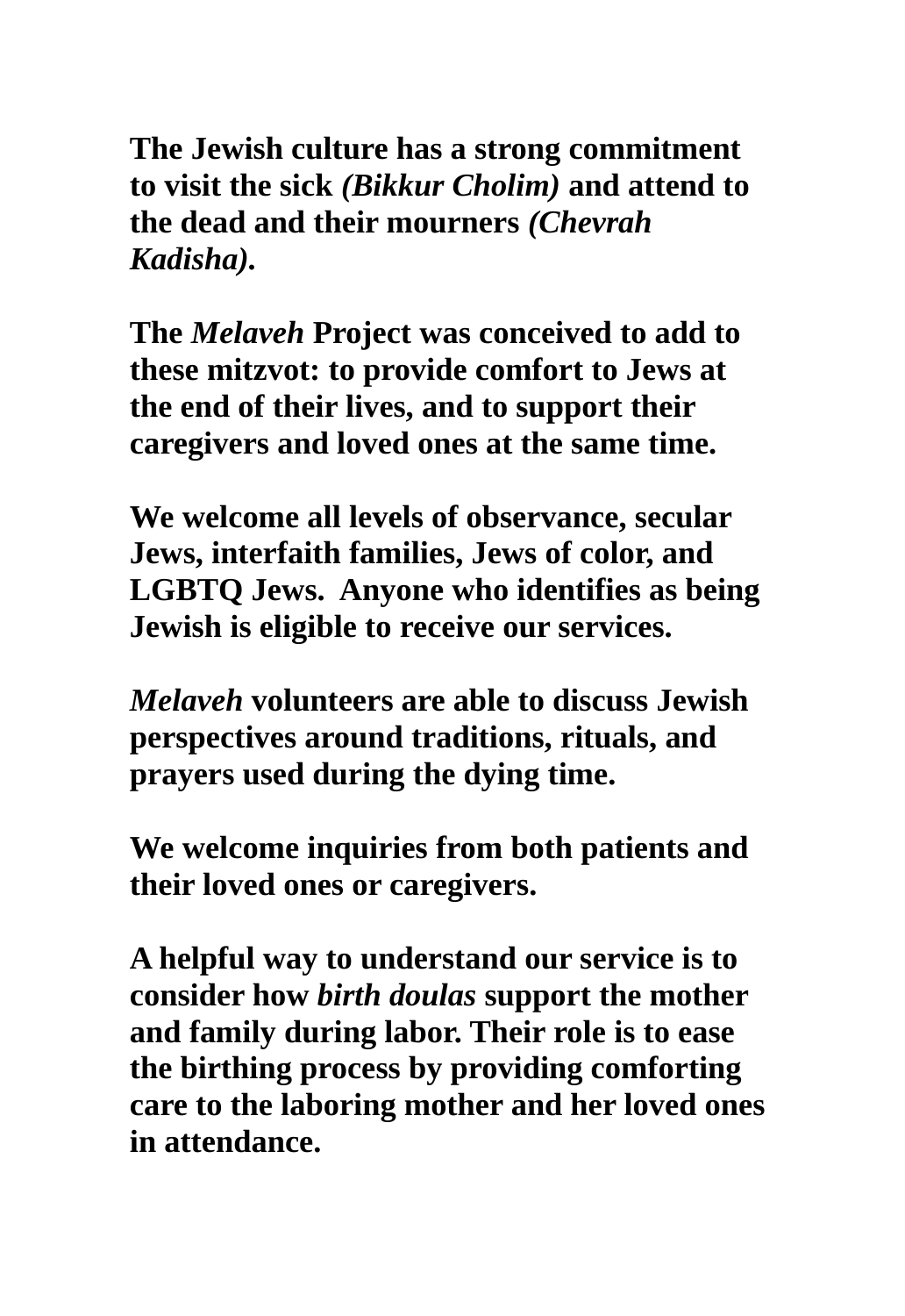*Melaveh* **volunteers attend to the dying in a similar way, providing support and comfort by accompanying our fellow Jews and their families during the final weeks, days, and hours of life. We can help ease this final transition for everyone involved.**

**We DO NOT provide physical, medical, or nursing care.**

**We DO offer a compassionate Jewish presence during the dying time.**

**Our services are offered at no cost to our clients.** 

**At this time, we are primarily serving those living in El Cerrito, Kensington, Albany, Berkeley, and Emeryville, California. We visit people at their homes, in the hospital, and in Skilled Nursing or Residential Care Facilities. It may be possible for people who live outside of these areas to arrange visits on a case-by-case basis, depending on our volunteers' availability.** 

**To find out how we can help you: Phone - 510/649-5724 Email - melavehproject@gmail.com Web page – Jewish-funerals.org/Melaveh**